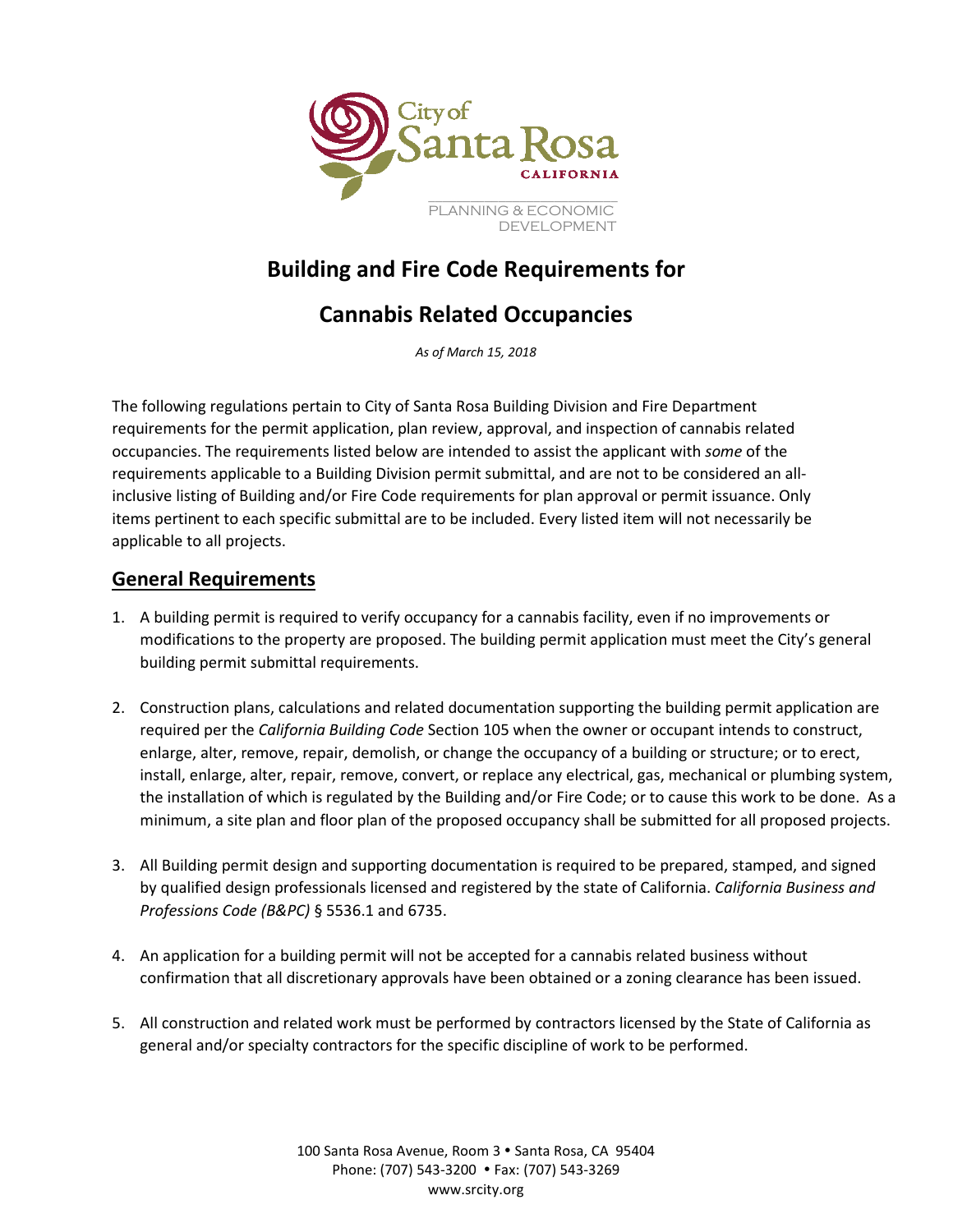- 6. All design and construction shall be consistent with the provisions of the Santa Rosa City Code and the current edition of the *California Building and Fire Codes* as adopted by the California Building Standards Commission, and as amended by the Santa Rosa City Code.
- 7. A City of Santa Rosa building permit application form must be completed in its entirety and included with each submittal.
- 8. Codes and Standards regulating cannabis facilities currently adopted and/or recognized by the City of Santa Rosa include, but are not limited to:
	- A. *California Building Code* (CBC)
	- B. *California Electrical Code* (CEC)
	- C. *California Mechanical Code* (CMC)
	- D. *California Plumbing Code* (CPC)
	- E. *California Energy Code*
	- F. *California Fire Code* (CFC)
	- G. *California Existing Building Code* (CEBC)
	- H. *California Green Building Standards Code* (CalGreen)
	- I. *California Existing Building Code (CEBC)*
	- J. *California Health and Safety Code (H&SC)*
	- K. *California Business and Professions Code (B&PC)*
	- L. *National Fire Protection Association Standards (NFPA)*
	- M. *Medical and Adult Use Cannabis Regulation and Safety Act (MAUCRSA)*
	- N. *Santa Rosa City Code (SRCC)*
- 9. A project specific submittal package is required for each individual building and building address, or each tenant in multi-tenant buildings. A minimum of 5 sets of plan documents, 2 sets of Title 24 energy compliance documentation and 2 sets of CALGreen check lists are required at time of submittal. Additional documentation may be required for structural modifications and/or additions to existing building or structures. Contact the Permit Center for final determination of required documentation for submittal.
- 10. The plan review fees must be paid in full before the plans will be accepted for plan review.
- 11. Construction or work for which the permit is required shall be subject to inspection by the Building Division and/or Fire Department, and such construction or work shall remain accessible and exposed for inspection purposes until approved. No construction shall commence prior to the issuance of a Building permit.
- 12. No building or structure shall be used or occupied, and no change in the existing occupancy classification of the building or structure or portion thereof shall be made, until the Building Official has issued a certificate of occupancy. Issuance of a Certificate of Occupancy shall not be construed as an approval of a violation of the provisions of applicable codes and standards or the other regulations of the State of California or the City of Santa Rosa.
- 13. The owner/occupant is required to keep all City approved plans, specifications, and related documents on the premises, in an easily accessible location for City inspection staff for the required inspections.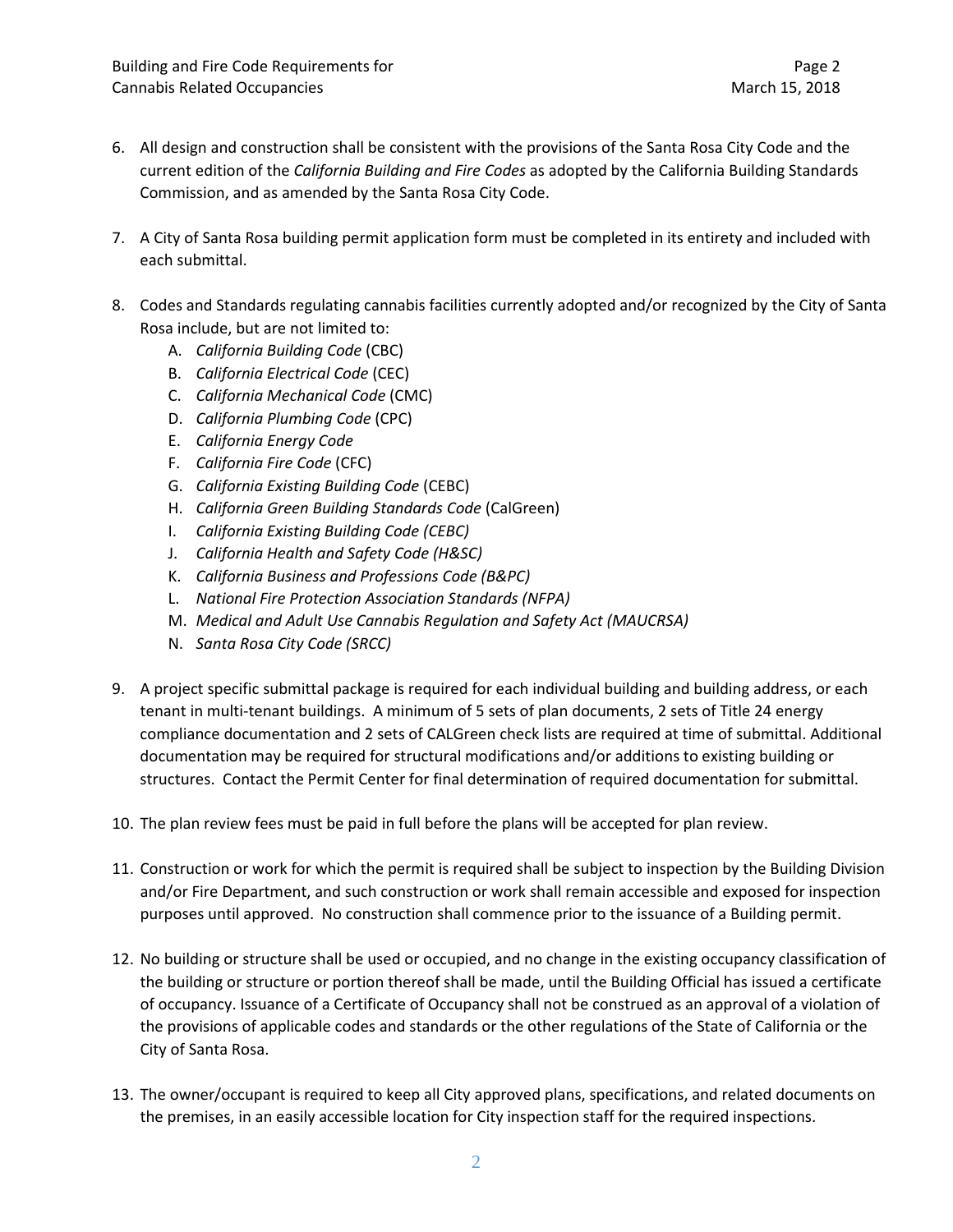#### **Building Code Requirements**(applicable to all occupancies and MAUCRSA permit types)

- 1. The height and area of all structures shall be designed and detailed for compliance with CBC Chapter 5.
- 2. The Building Official shall determine the Occupancy and Construction Type of the proposed facility, and such occupancy designation shall be clearly identified by the applicant on the construction plan documents consistent with the requirements of CBC Chapter 6.
- 3. All fire rated elements in the space must meet the applicable requirements of CBC Chapter 7.
- 4. Applicable Means of Egress requirements shall be consistent with CBC Chapter 10. The design for the occupant load based on CBC Chapter 10, § 1004. Unless otherwise determined by the Building Official, growing, storage and shipping areas are 300 sq. ft. per person; cannabis manufacturing, processing, and infused products preparation, testing and business areas are 100 sq. ft. per person.
- 5. The minimum required exit width shall be consistent with CBC § 1005.
- 6. The means of egress, including the exit discharge, shall be illuminated at all times the building space is occupied in accordance with CBC § 1006.
- 7. Accessible means of egress is required*.* Accessible means of egress shall comply with CBC § 1007. Occupiable spaces shall be provided with not less than one accessible means of egress. Where CBC requires more than one means of egress from any space, each portion of the space shall be served by not less than two accessible means of egress. § 1015.1 or § 1021.1. An accessible route of travel shall be provided and maintained between multiple required exits from any space or building including cultivation areas.
- 8. The minimum width of stairways shall be consistent with CBC § 1005.1, but such width shall not be less than 44 inches. CBC § 1009.1
- 9. Exits and exit access doors shall be marked by an approved exit sign readily visible from any direction of egress travel. The path of egress travel to exits and within exits shall be marked by readily visible exit signs to clearly indicate the direction of egress travel in cases where the exit or the path of egress travel is not immediately visible to the occupants. Intervening means of egress doors within exits shall be marked by exit signs. Exit sign placement shall be such that no point in an exit access corridor or exit passageway is more than 100 feet or the listed viewing distance for the sign, whichever is less, from the nearest visible exit sign. CBC § 1011.
- 10. Two exits are required from all spaces when the occupant load is greater than 49 occupants and/or the *common egress path of travel* distance exceeds 75 feet, CBC § 1014.3 & § 1015.1 (NOTE: In other than H Occupancies, A 100-foot common path travel distance is allowed if the building is equipped with an automatic fire sprinkler system in accordance with CBC § 903.3.1.1).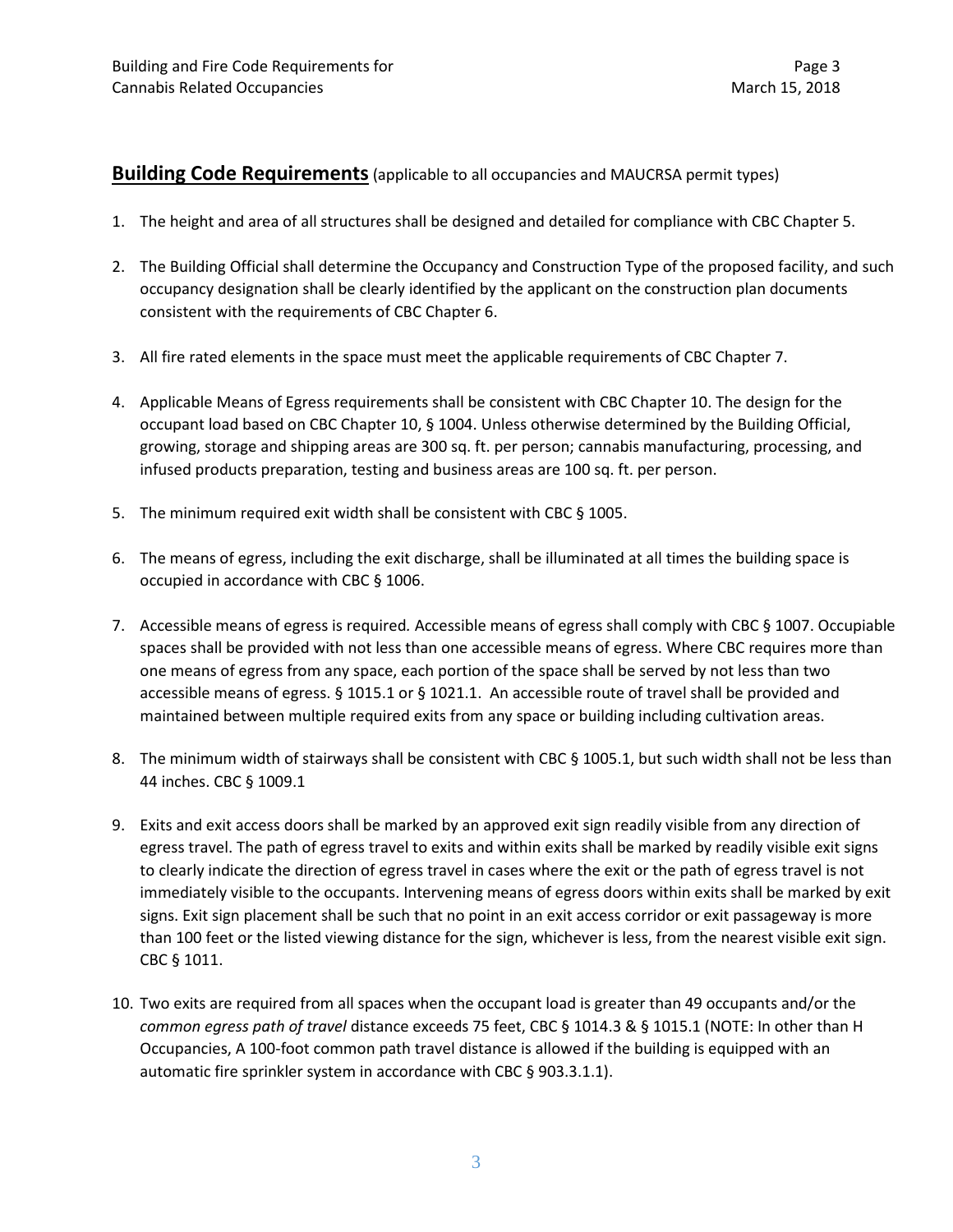- 11. Corridors shall be fire-resistance rated in accordance with CBC Table 1018.1. The corridor walls required to be fire-resistance rated shall be consistent with CBC § 709 for fire partitions.
- 12. All spaces within each story shall have access to the minimum number of approved independent exits as specified in CBC Table 1021.1 based upon the tributary occupant load of the space and story.
- 13. Exits shall discharge directly to the exterior of the building. The exit discharge shall be at grade or shall provide direct access to grade. The exit discharge shall not re-enter a building, and shall provide a compliant path of travel to the Public Way. CBC § 1027.
- 14. Interior finish requirements based on occupancy type of group. Interior wall and ceiling finishes shall have a flame spread index not greater than that specified in CBC Table 803.9 for the group and location designated. Interior wall and ceiling finish materials tested in accordance with NFPA 286 and meeting the acceptance criteria of CBC § 803.1.2.1, shall be permitted to be used where a Class A classification in accordance with ASTM E 84 or UL 723 is required. CBC § 803.9.
- 15. All materials used as interior finishes, trim and decorative materials must comply with the provisions of CBC §803 "Wall and Ceiling Finishes" and the flame spread rating for interior finishes or covered with a thermal barrier per CBC § 2603.4. Plastic film, foam plastic insulation and the paper facing on fiberglass insulation must be rated or covered with an approved thermal barrier.
- 16. The ventilation, temperature control, lighting, yards and courts, sound transmission, room dimensions, surrounding materials and rodent proofing associated with the interior spaces of buildings shall be consistent with CBC Chapter 12, "Interior Environment".

#### **Accessibility Requirements**(applicable to all occupancies and MAUCRSA permit types)

Accessibility requirements are based on standards outlined in CBC Chapter 11-B. Access shall be provided throughout the building for individuals with disabilities.

Accessibility requirements apply to sites, building, structures, facilities, elements, and spaces, temporary or permanent to provide access to individuals with disabilities. This includes anyone who utilizes a space, including occupants, employees, students, spectators, participants, and visitors. Minimum scoping and technical requirements are set forth in CBC Chapter 11-B. New buildings, structures, facilities, elements, and spaces must comply in their entirety. Additions and alterations to existing buildings or facilities must comply with CBC § 11B-202.4. Alterations that decrease accessibility are prohibited.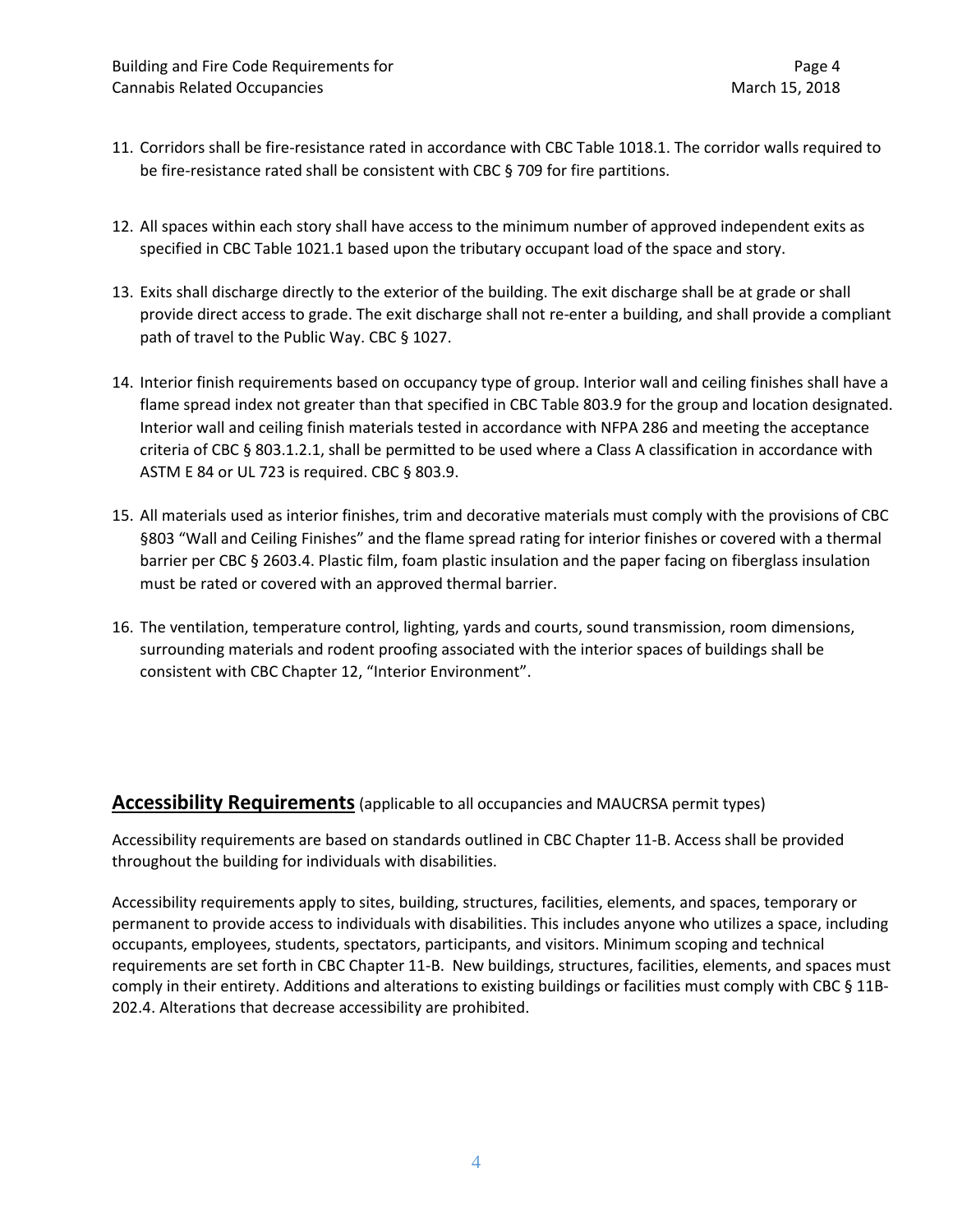The following is a list of some of the elements of required access for individuals with disabilities:

#### **Path of travel requirements**.

When alterations or additions are made to an existing buildings or facilities, an accessible path of travel to the specific area of alteration or addition shall be provided. The primary accessible path of travel shall include:

- A. A primary entrance to the building or facility,
- B. Toilets and bathing facilities serving the area,
- C. Public telephones serving the area, and
- D. Signs.
- 1. Interior accessible path of travel shall address all the following:
	- A. Accessible routes to all functional areas.
	- B. Common use circulation paths with employee work areas.
	- C. Clear width of walking areas.
- 2. Door or gate information should include:
	- A. Required clear width dimensions.
	- B. Maneuvering clearances.
	- C. Level landings on each side of doors or gates.
	- D. Required threshold dimensions and geometry.
	- E. Door or gate hardware should not require tight grasping, pinching, or twisting of the wrist.
	- F. Required smooth surface dimensions on push side of the door within the finish floor or ground.
- 3. Restroom information should include:
	- A. Turning space within the room.
	- B. Door swing not in the clear space of any fixture (except for a single user).
	- C. Mirrors and accessories.
	- D. Clear floor space at fixtures.
	- E. Compartment configuration side and end entry, toe clearances.
	- F. Side and rear grab bars.
	- G. Accessible lavatories (sinks), heights and knee clearances.
	- H. Restroom symbols on doors.
	- I. Shower compartments (if any) must be accessible.
	- J. Drinking fountains.
- 4. Miscellaneous elements include:
	- A. Dressing and locker rooms.
	- B. Storage.
	- C. Exit signs (tactile)
	- D. Signs.
	- E. Benches.
	- F. Dining or break room tables.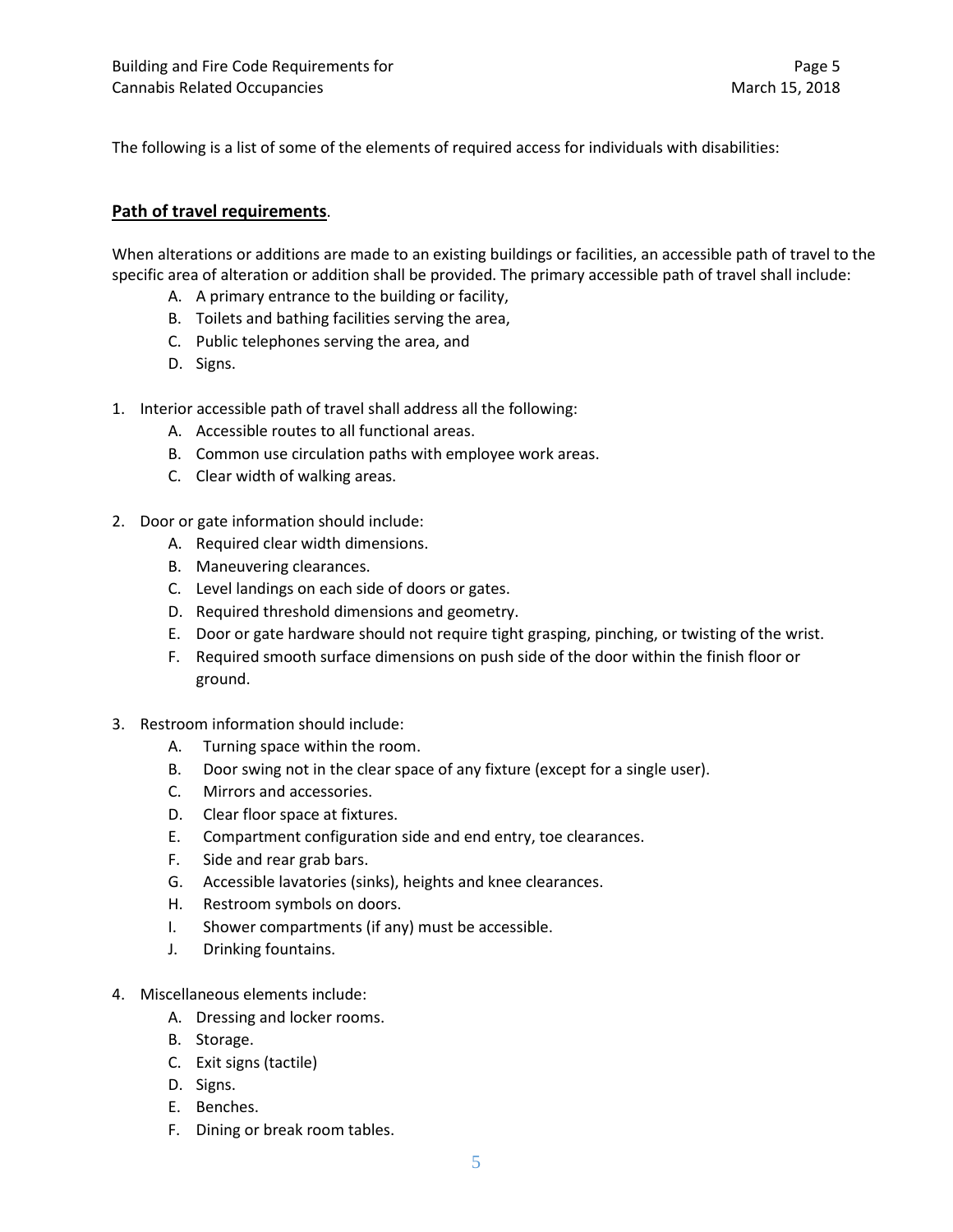- G. Electrical switches, controls, and electrical receptacle outlets.
- H. Kitchen and common sinks.
- 5. Site plan should include information on site accessibility features including:
	- A. Arrival points including parking area access points and signage from the public way.
	- B. The location and number accessible parking stalls and the number of standard parking stalls.
	- C. Access aisles from parking.
	- D. The slope of the accessible parking spaces and access aisles.
	- E. The identification at accessible spaces and/or lot entrances.
	- F. A clear accessible egress path of travel to the adjoining public way.

#### **Fire Code Requirements** (applicable to all occupancies and MAUCRSA permit types)

All applicants will need to provide a detailed written scope of work related to all business activities, equipment and products utilized in their business model or process in compliance with the current Edition of the California Building and Fire Codes. List license type(s) proposed, storage configurations, equipment type and location, and hazardous materials to be stored and utilized. Prior to finalization of Building Permit, annual operation permits will need to be secured with the Fire Department.

- 1. Approved automatic sprinkler systems in new buildings and structures shall be provided in the locations described in CFC § 903 and as amended by the Santa Rosa City Code. A change in the occupancy of the space, substantial alterations, or an expansion of square footage, may require the installation of a fire suppression system for the proposed space.
- 2. Automatic fire-extinguishing systems, other than automatic sprinkler systems, shall be designed, installed, inspected, tested, and maintained in accordance with the provisions of CFC § 903 and the applicable referenced standards.
- 3. An approved fire alarm system installed in accordance with the provisions of the CFC and NFPA 72 shall be provided in new buildings and structures in accordance with CFC § 907.2 and provide occupant notification in accordance with CFC § 907.6 as well as specific requirements detailed in CFC Chapter 38.
- 4. Duct smoke detectors complying with UL 268A shall be installed in accordance with the CBC, CFC, CMC and NFPA 72.
	- a. In the main return air and exhaust air plenum of each air-conditioning system having a capacity greater than 2,000 CFM. Such detectors shall be located in a serviceable area downstream of the last duct inlet.
	- b. At each connection to a vertical duct or riser serving two or more stories from a return air duct or plenum of an air-conditioning system.
- 5. Portable fire extinguishers shall be installed in F, B, H, and U occupancy groups per CFC § 906. The size and distribution of portable fire extinguishers shall be in accordance with CFC § 906.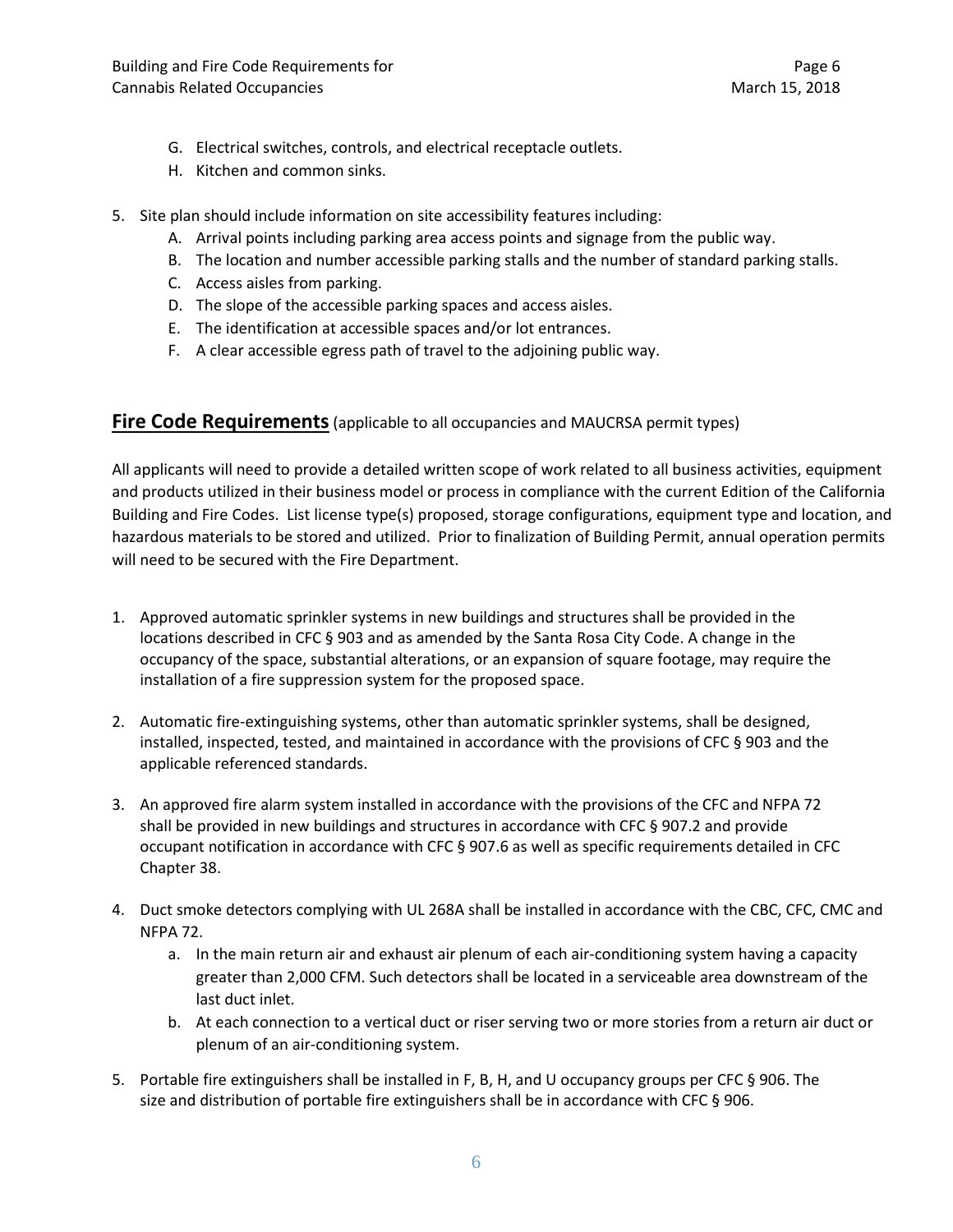- 6. Where access to or within a structure or an area is restricted because of secured openings or where immediate access is necessary for life-saving or fire-fighting purposes, the Fire Code Official is authorized to require a key box to be installed in an approved location. The key box shall be of an approved type and shall contain keys to gain necessary access as required by the Fire Code Official per CFC § 506.1
- 7. The provisions of CFC § 407 shall be applicable where hazardous materials subject to permits under CFC § 5001.5 are used and/or stored on the premises or where required by the Fire Code Official.
- 8. Storage, use and handling of compressed gases in compressed containers, cylinders, tanks, and systems shall comply with CFC Chapter 53 including those gases regulated elsewhere in the CFC and/or any applicable NFPA Standards as determined by the Fire Code Official. Partially full compressed gas container, cylinders or tanks containing residual gases shall be considered as full for purposes of the controls required.
- 9. Compressed gases classified as hazardous materials shall also comply with CFC Chapter 50 for general requirements and chapter addressing specific hazards, including CFC Chapters 58 (Flammable Gases), 60 (Highly Toxic and Toxic Materials), 63 (Oxidizer, Oxidizing Gases, and Oxidizing Cryogenic Fluids) and 64 (Pyrophoric Materials) and/or any applicable NFPA Standards as determined by the Fire Code Official.
- 10. The storage, use and handling of all hazardous materials shall be in accordance with CFC Chapter 50 and California Health and Safety Code requirements. The maximum allowable quantity (MAQ) of hazardous materials per control area will be established using CFC § 5003.1. Applicant will need to contact the Fire Department for hazardous materials storage permitting and approval.
- 11. Hazardous Materials Inventory Statement (HMIS) per CFC § 5001.5.2. An application for building permit shall include an HMIS. The HIMS shall include the following information:
	- A. Product name.
	- B. Component.
	- C. Chemical Abstract Service (CAS) number.
	- D. Location where stored or used.
	- E. Container size.
	- F. Hazard classification.
	- G. Amount in storage.
	- H. Amount in use-closed systems.
	- I. Amount in use-open systems.
	- J. Safety Data Sheets (SDS) for all proposed materials

The business will also need to comply with electronic reporting requirements specific to the California Environmental Reporting System (CERS). Applicants will need to contact the Fire Department for direction and permitting related to hazardous materials inventory reporting amounts.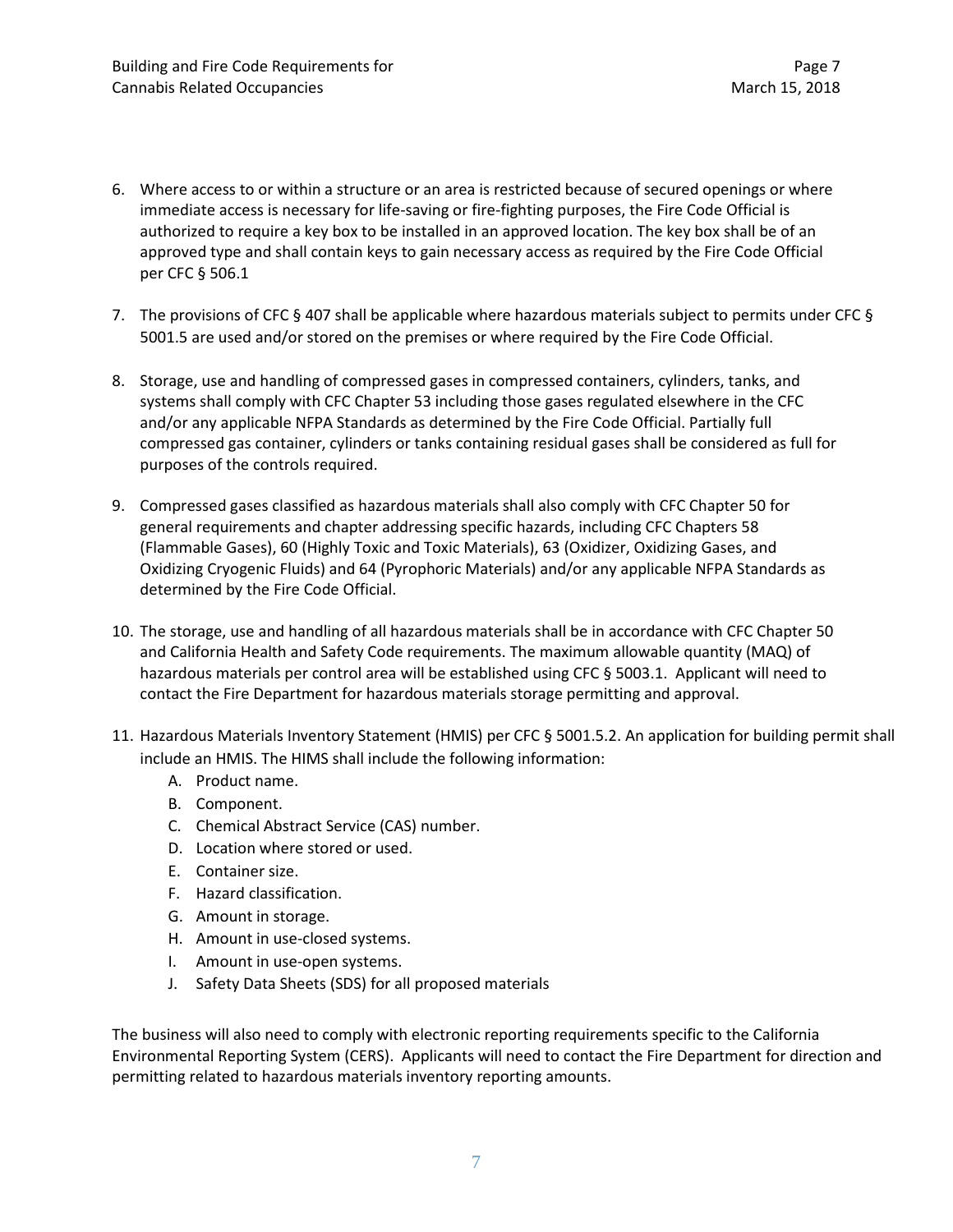- 12. The smoking or carrying of a lighted pipe, cigar, cigarette or any other type of smoking paraphernalia or material is prohibited in the areas indicated in CFC § 310.
- 13. Storage of combustible materials in buildings shall be orderly. Storage shall be separated from heaters or heating devices by distance or shielding so that ignition cannot occur per CFC § 315.
- 14. Any security device or system that emits any medium that could obscure a means of egress in any building, structure or premise shall be prohibited per CFC § 316.5.
- 15. Reporting of emergencies, coordination with emergency response forces, emergency plans and procedures for managing or responding to emergencies shall comply with the provisions of CFC § 401.
- 16. Emergency evacuation drills complying with provisions of the Fire Code shall be conducted at least annually for Group H and Group F occupancies listed in section CFC § 403 or when required by the Fire Code Official. CFC § 405.
- 17. High-piled storage or rack storage in any occupancy group shall comply with the CFC Chapter 32.

### **Electrical Code Requirements**(applicable to all occupancies and MAUCRSA permit types)

- 1. All electrical system design and permitting is required to be performed by licensed electrical engineers registered in the State of California or qualified and experienced licensed electrical contractors if they are performing the actual installations (design-build).
- 2. All electrical system(s) installation is required to be completed by licensed electricians and licensed electrical contractors.
- 3. The electrical system must be sized and installed in accordance with the California Electrical Code.
- 4. A single line diagram of the existing and proposed electrical system, including the main electrical service shall be provided in the submittal. CEC Article 215.5.
- 5. Electrical services which are 400 amps or greater must be designed by licensed electrical engineers registered in the State of California.
- 6. All electrical equipment must be listed and labeled by an approved testing agency, CEC Article 110.3.
- 7. Flexible cords (extension cords) are not permitted to substitute for fixed wiring and cannot be routed through or concealed in walls, structural ceilings, suspended ceiling, dropped ceilings or floors, attached to building surfaces, be within 6'-8" of a means of egress, or subject to physical damage CEC § 400.8.
- 8. All buildings that are being newly constructed will be required to install a Concrete Encased Grounding Electrode (Ufer).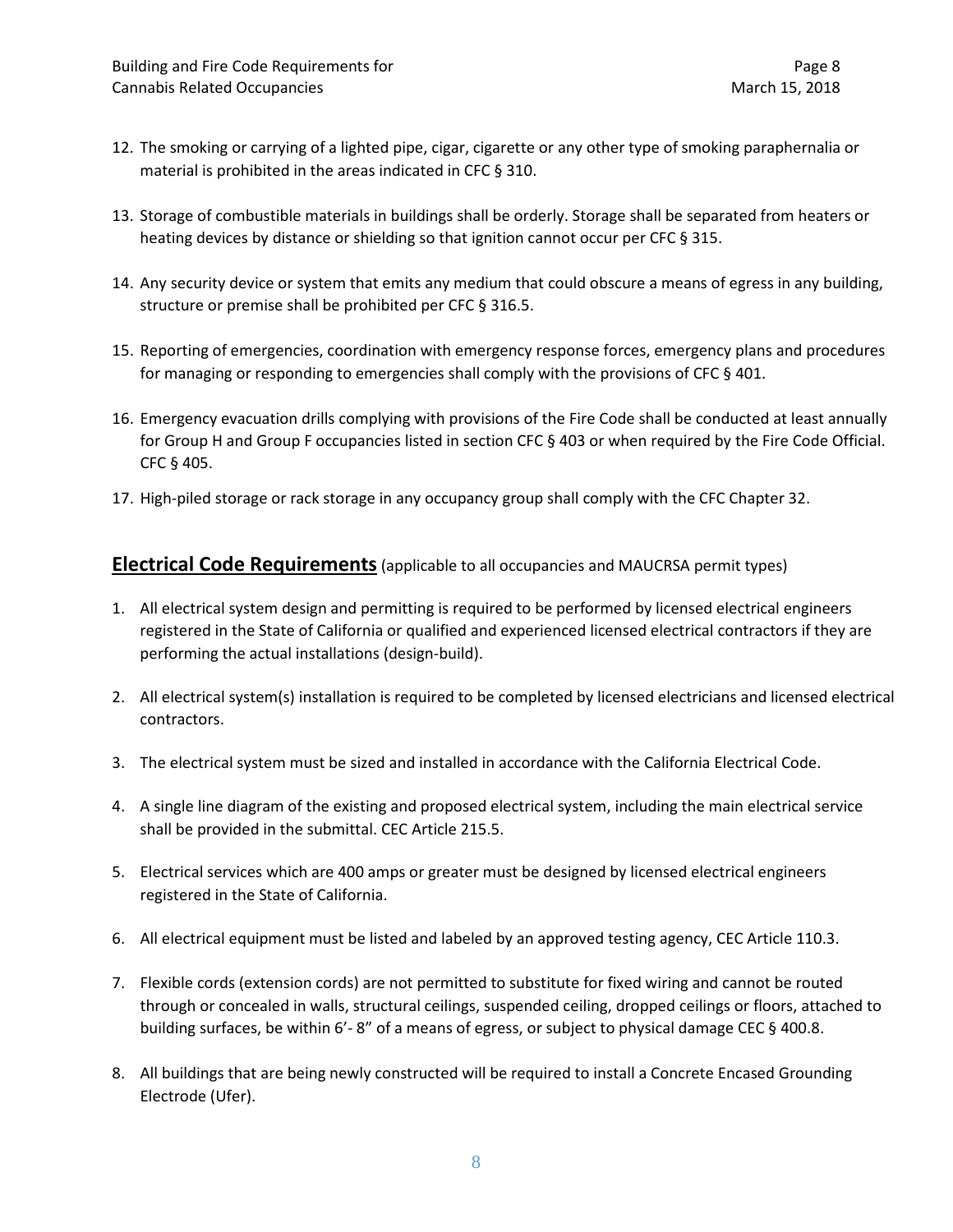9. Heating and cooling equipment shall require a 15 or 20-amp GFCI protected service receptacle within 25 feet of the equipment. CEC article 210.63.

#### **Mechanical Code Requirements**(applicable to all occupancies and MAUCRSA permit types)

- 1. The provisions of the CMC shall apply to the erection, installation, alteration, repairs, relocation, replacement, addition to or the maintenance of mechanical systems.
- 2. A ventilation system shall be required to filter contaminants to the exterior of the building and any adjoining property (SRCC 20-46.050). The mechanical ventilation or exhaust system shall be installed to control, capture, and remove emissions or other odors generated from product growing, processing, use or handling where required in accordance with the Building or Fire Code, or as a Condition of Discretionary Approval. The design of the system shall be such that the emissions or other odors are confined to the area in which they are generated by air currents, hoods, or enclosures and shall be exhausted by a duct system to a safe location or treated by removing contaminants. Certification of the odor control system design by a licensed engineer shall be submitted at the time of permit application.
- 3. Provide an exhaust system designed and constructed to capture sources of contaminants to prevent spreading of contaminants to other parts of the occupied spaces of the building (CMC Chapter 4).
- 4. Building elements separating the cannabis agricultural area from other occupied portions of the building must be air sealed to prevent odor migration into adjacent spaces.
- 5. Appliances regulated by this code shall be listed and labeled for the application in which they are installed and used.
- 6. The inlet for the ventilation system shall be located in the area(s) of the highest contaminant concentration CMC § 505.4.
- 7. Every occupied space shall be ventilated by natural means in accordance with CMC § 402.2 or by mechanical means in accordance with CMC § 402.3.
- 8. Label information*.* A permanent factory-applied nameplate shall be affixed to appliances on which shall appear in legible lettering, the manufacturer's name or trademark, the model number, serial number and the seal or mark of the approved agency. A label shall also include the following:
	- A. *Electrical equipment and appliances*: Electrical rating in volts, amperes, and motor phase; identification of individual electrical components in volts, amperes or watts, motor phase; Btu/h (W) output; and required clearances.
	- B. *Absorption units:* Hourly rating in Btu/h (W); minimum hourly rating for units having step or automatic modulating controls; type of fuel; type of refrigerant; cooling capacity in Btu/h (W); and required clearances.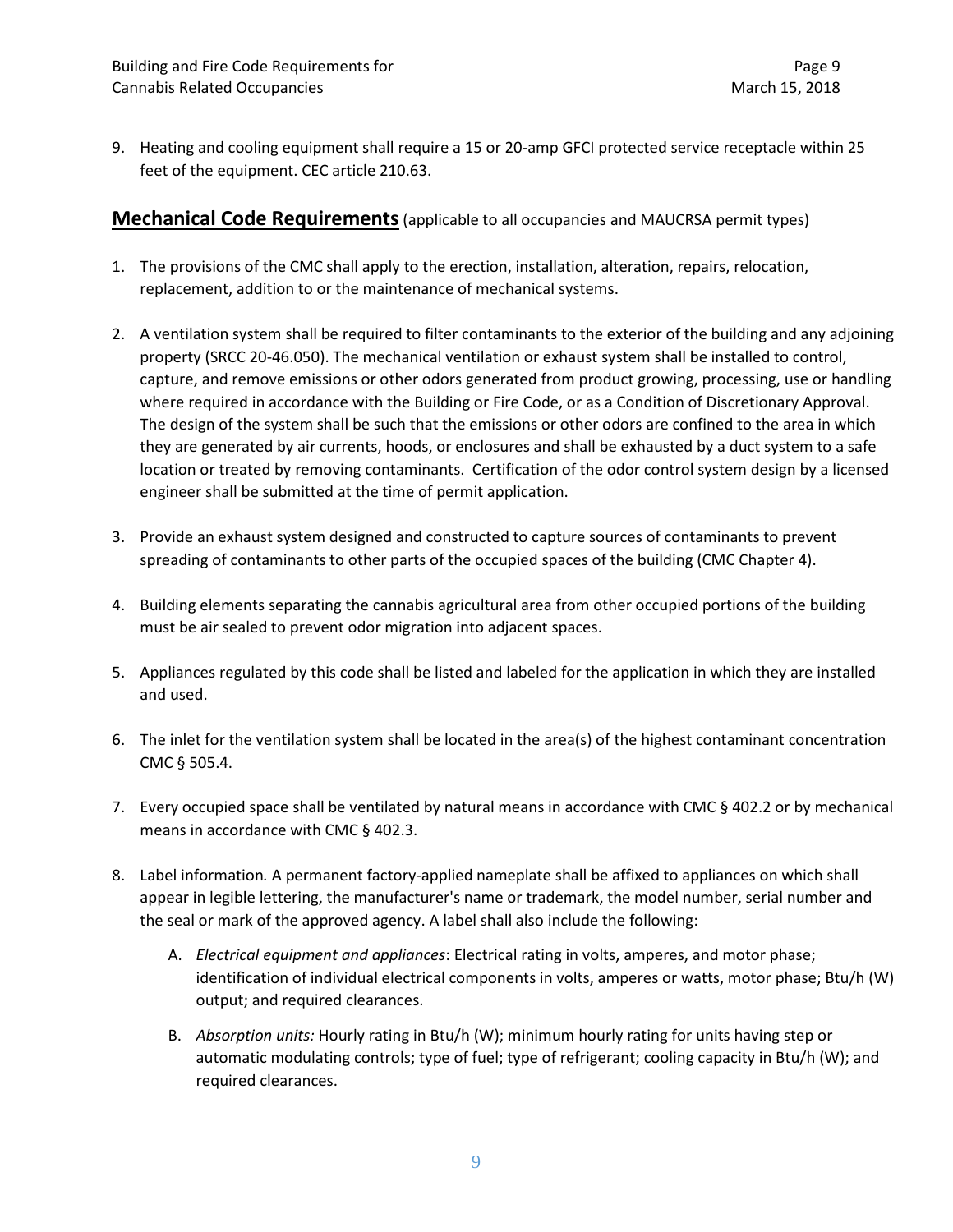- C. *Fuel-burning units:* Hourly rating in Btu/h (W); type of fuel approved for use with the appliance; and required clearances.
- D. *Electric comfort heating appliances*: Name and trademark of the manufacturer; the model number or equivalent; the electric rating in volts, ampacity and phase; Btu/h (W) output rating; individual marking for each electrical component in amperes or watts, volts, and phase; required clearances from combustibles; and a seal indicating approval of the appliance by an approved agency. CMC §301.6
- 9. The building or structure shall not be weakened by the installation of mechanical systems. Where floors, walls, ceilings or any other portion of the building or structure are required to be altered or replaced in the process of installing, replacing, or repairing any system, such alterations shall be designed by a licensed design professional such that the building or structure shall be left in a safe structural condition in accordance with the CBC, CEBC, CMC. Anchorage of any mechanical equipment greater than 400 lbs. shall be designed and detail by a licensed design professional.
- 10. Condensate drain systems shall be provided for equipment and appliances containing evaporators or cooling coils. Condensate drain systems shall be designed, constructed, and installed in accordance with CMC § 307.2.
- 11. Mechanical ventilation systems shall be provided with manual or automatic controls that will operate such systems whenever the spaces are occupied. Air-conditioning systems that supply required ventilation air shall be provided with controls designed to automatically maintain the required outdoor air supply rate during occupancy. CMC § 402.3.

### **Plumbing Code Requirements** (applicable to all occupancies and MAUCRSA permit types)

- 1. New plumbing installations and alteration must meet requirements of the California Plumbing Code and the City of Santa Rosa Utilities-Water Department and Environmental Compliance Department.
- 2. The provisions of the CPC shall apply to the erection, installation, alteration, repairs, relocation, replacement, addition to or the maintenance of plumbing systems, nonflammable medical gas, carbon dioxide extraction systems, inhalation, anesthetic, vacuum piping, nonmedical oxygen systems, sanitary and condensate systems, vacuum collection systems, fuel gas distribution piping and equipment, gas water heaters and water heater venting.
- 3. Plan documents must identify the locations of plumbing fixtures and fixture types.
- 4. Plans shall identify the locations of water heater(s), water supply and distribution, indirect and special waste, sanitary discharge, vents, traps, backflow preventers and interceptors and separators.
- 5. Plumbing fixtures and fixture fittings must be designed for individuals with disabilities and with the appropriate standards.
- 6. Installed plumbing systems regulated by this code shall be listed and labeled for the application in which they are installed and used, unless otherwise approved in accordance with CPC.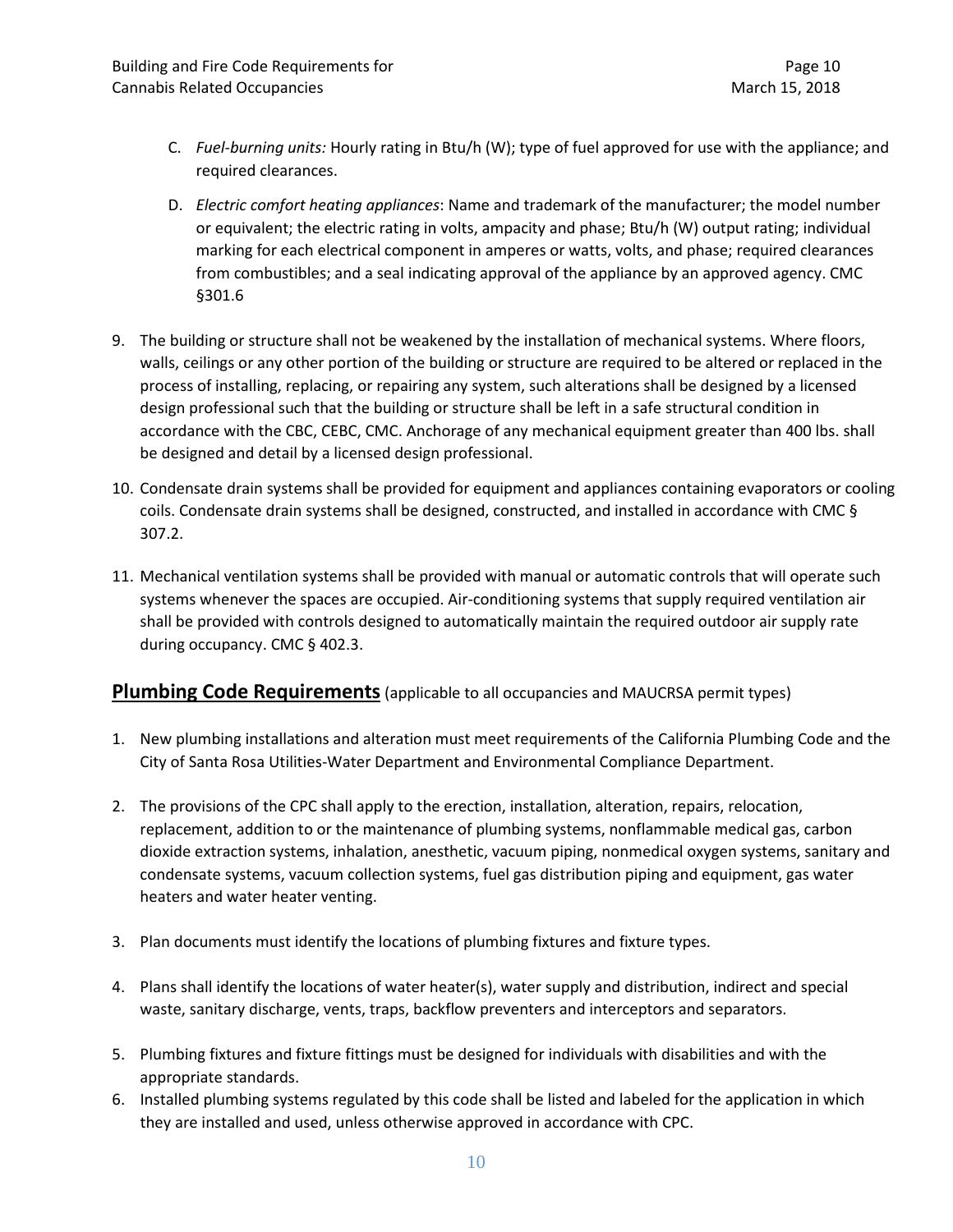#### **Energy Code Regulations**(applicable to all occupancies and MAUCRSA permit types)

New, modified and altered building envelope, lighting and mechanical systems must be designed to comply with California Energy Code Nonresidential requirements. The City of Santa Rosa is located within Climate Zone 2. For purposes of energy design, the designer is responsible for specifying the building features that determine compliance with Building Energy Efficiency Standards and other applicable building codes. Alterations must comply with mandatory measures for the altered components.

- 1. The energy documents will be required for lighting, cooling, heating, water heating and building envelope modifications.
- 2. The mechanical equipment for heating and cooling the offices and cultivation facility must be certified and may require field verification testing. Heating, cooling, and ventilation equipment shall be designed and installed in compliance with California Energy Code §110.2.
- 3. All areas, other than lighting used for plant growth, must meet mandatory requirements for lighting control devices and systems (California Energy Code § 110.9).
- 4. Lighting wattage for the exclusive use in plant growth is not counted toward building lighting load if controlled by a multi-level astronomical time-switch control that complies with the applicable provisions of California Energy Code § 110.9.

### **CalGreen Code Requirements** (applicable to all occupancies and MAUCRSA permit types)

California Green Building Standards Code provides provisions to outline planning design and development methods for environmentally responsible site and building design to protect, restore and enhance the environmental quality of the site, building and respect the integrity of adjacent properties. New construction; Additions with an area greater than 1000 sq. ft.; and alterations exceeding \$200,000 in construction valuation shall include a Non-residential CalGreen Building Check List demonstrating compliance with Tier 1 requirements. (SRCC § 18-42.010). All projects requiring CalGreen compliance shall include submittal of a CalGreen checklist prepared by an approved certified CalGreen inspector at the time of permit application. Field inspection certification from an approved certified CalGreen inspector shall be submitted prior to occupancy. The following items shall be addressed as required by the CalGreen checklist:

- 1. Storm water pollution prevention.
- 2. Bicycle parking.
- 3. Electric charging stations.
- 4. Outdoor lighting that complies with California Energy Code requirements.
- 5. Water efficiency and conservation. Indoor water use and reuse. Outdoor water use-WELO.
- 6. Construction waste reduction, disposal, and recycling.
- 7. Building maintenance and operation. Systems commissioning, testing, and operations training.
- 8. Pollutant control.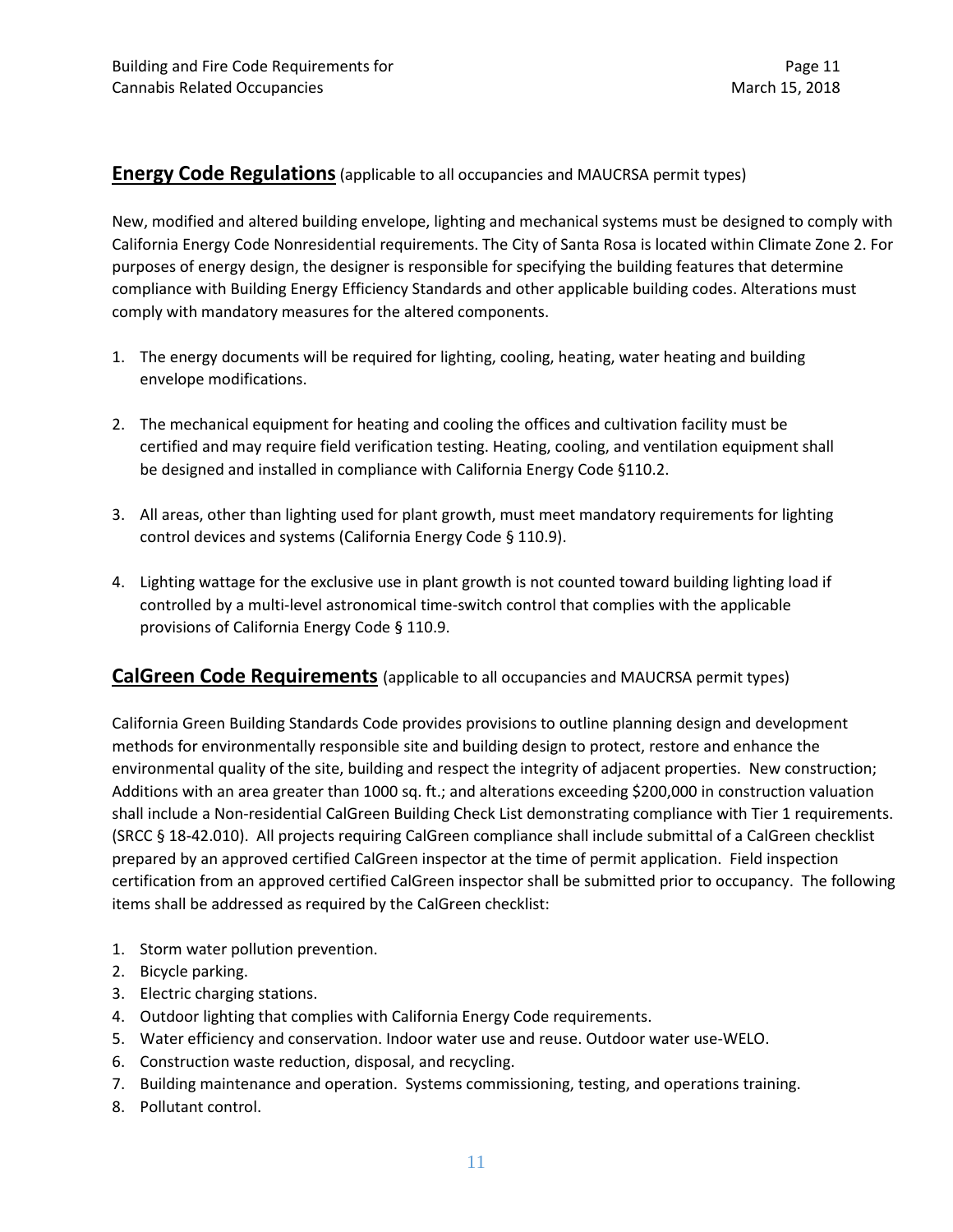# **MAUCRSA Permit Specific Requirements**

The requirements in this section are related to specific permit types as outlined in the *Medical and Adult Use Cannabis Regulation and Safety Act* (MAUCRSA)

## **Cultivation Facilities (MAUCRSA permit types 1-5)**

- 1. An Annual Fire Department Operational Permit is required for all cannabis cultivation facilities. SRCC 18- 44.105.6.50 (6).
- 2. Cannabis Cultivation facilities shall be consistent with CBC, Chapter 3 requirements based upon Use and Occupancy Classification for a Factory Industrial, F-1, Moderate-hazard Occupancy. CBC § 306.2.
- 3. Cannabis Cultivation facilities for the *exclusive* use of plant production may be classified as a U occupancy and shall be consistent with the requirements of CBC Appendix C.
- 4. Cultivation areas shall be considered "wet locations" as they are subject to wash down. Indoor wet location wiring methods shall meet requirements of CEC article 300.6.
- 5. Grow lights must be installed per the manufacture instructions and wired per CEC article 410.
	- A. Remote ballasts shall be installed as near to the lamp as practicable to keep the secondary conductors as short as possible. CEC article 410.144(B).
	- B. Ballast secondary cord/conductors cannot pass through partitions and must be visible its entire length outside the fixture. CEC article 410.62(C)(1).
	- C. All grow lights shall be controlled by a multi-level astronomical time switch.
- 6. High-Intensity Discharge Lighting. Luminaires that use a Metal Halide lamp, other than a thick- glass parabolic reflector lamp (PAR), shall be provided with a containment barrier (LENS) on the fixture. CEC article 410.130(F)(5).
- 7. NM cable (Romex) is not allowed for use in damp locations (cultivation rooms) (CEC § 334.10). Approved wiring methods utilized in cultivation facilities shall be consistent with "Wet Use" Wiring Methods and Materials, (CEC Chapter 3).
- 8. Cultivation areas shall be supplied with ventilation at a minimum rate of 15 cfm/person for the number of occupants. The minimum occupant load for ventilation design shall be specified by the building designer, and shall not be less than one half of the maximum occupant load assumed for egress purposes as specified in the California Building Code, whichever is greater. (CMC table 402.1 footnote 4 & CEC subchapter 120.1(b).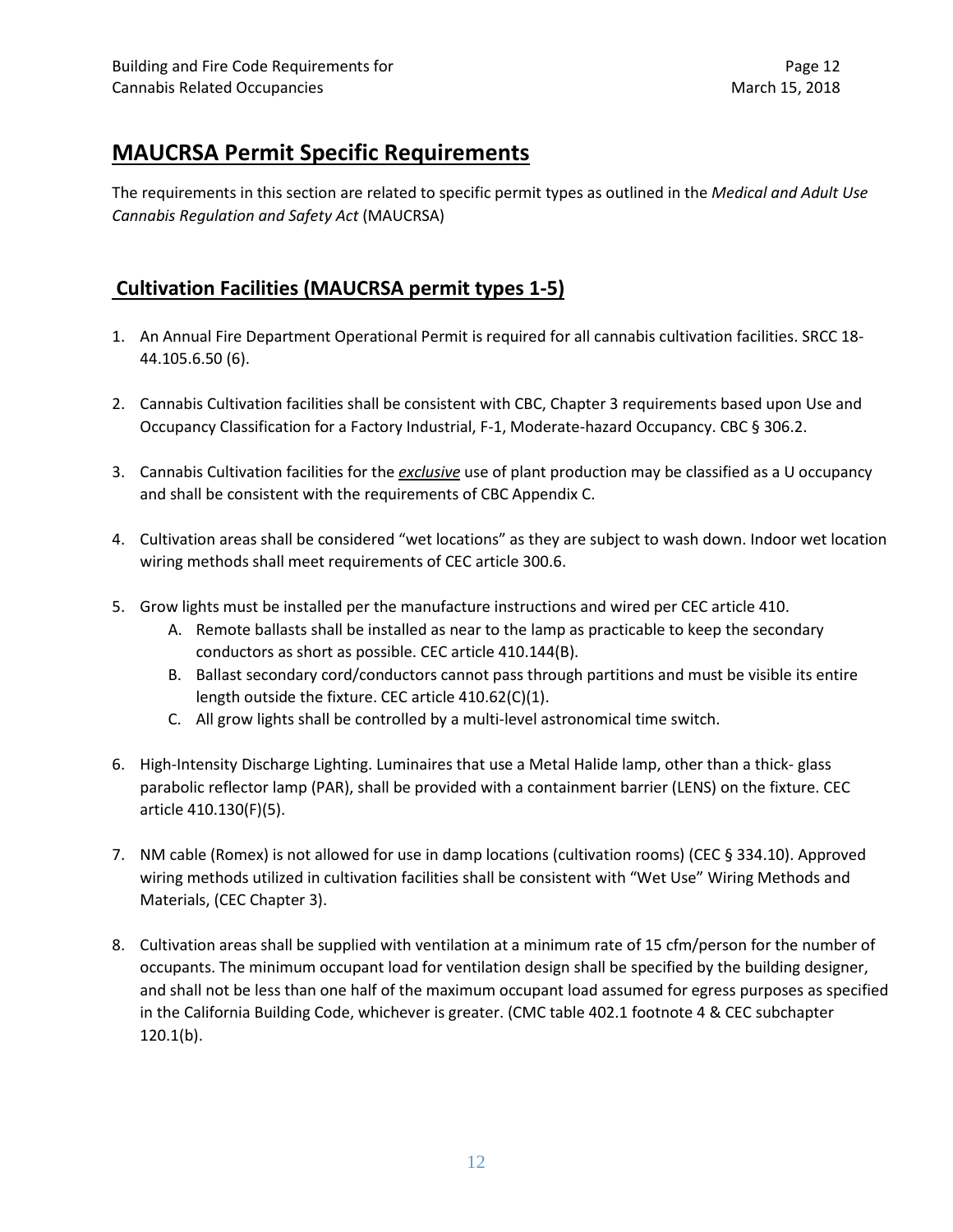- 9. All applications for a cultivation occupancy shall include an odor mitigation plan certified by a qualified licensed professional engineer that includes the following:
	- A. Operational processes and maintenance plan, including activities undertaken to ensure the odor mitigation system remains functional;
	- B. Staff training procedures;
	- C. Engineering controls, which may include carbon filtration or other methods of air cleansing, and evidence that such controls are sufficient to effectively mitigate odors from all odor sources.

All odor mitigation systems and plans submitted pursuant to this subsection shall be consistent with accepted and best available industry-specific technologies designed to effectively mitigate cannabis odors

- 10. Cultivation facility exhaust outlets must be located at least 10' from the property lines, operable openings into the building and from mechanical air intakes (CMC § 506.9).
- 11. A separate permit from the Fire Department is required for  $CO<sub>2</sub>$  enrichment systems used within any cultivation system and room. Separate monitoring alarm systems shall be provided in all buildings, areas or rooms which use CO<sub>2</sub> enrichment

## **Manufacturing Facility (MAUCRSA permit type 6, N, P)**

- 1. An Annual Fire Department Operational Permit is required for all cannabis manufacturing facilities. SRCC 18- 44.105.6.50 (6)
- 2. All Plant Processing and Extraction facilities shall comply with CFC Chapter 38.
- 3. Facilities used for processing cannabis into foods, beverages, salves, inhalants, tinctures or other forms for human consumption or use are subject to review and approval by the Sonoma County Environmental Health Division. A separate permit application is required through their office. Building permits will not be issued prior to plan approval from Health Department. Final occupancy will not be granted prior to field inspection and approval from Health Department.
- 4. Type 6 (non-volatile) manufacturing facilities shall comply with CBC, Chapter 3 requirements based upon Use and Occupancy Classification for a Factory Industrial, F-1, Moderate-Hazard Occupancy. High pressure  $CO<sub>2</sub>$  extraction may require classification as a High Hazard H-2 Occupancy based upon system pressure and/or volume. CBC § 306 and 307.
- 5. Type 7 (volatile) manufacturing facilities are to meet CBC, Chapter 3 requirements based upon Use and Occupancy Classification for a Factory Industrial, F-1, Moderate-Hazard Occupancy, or High Hazard Group H-2 based upon the Maximum Allowed Quantities (MAQ) of hazardous, dangerous, flammable, or combustible materials used and/or stored in the facility. CBC § 306 and 307.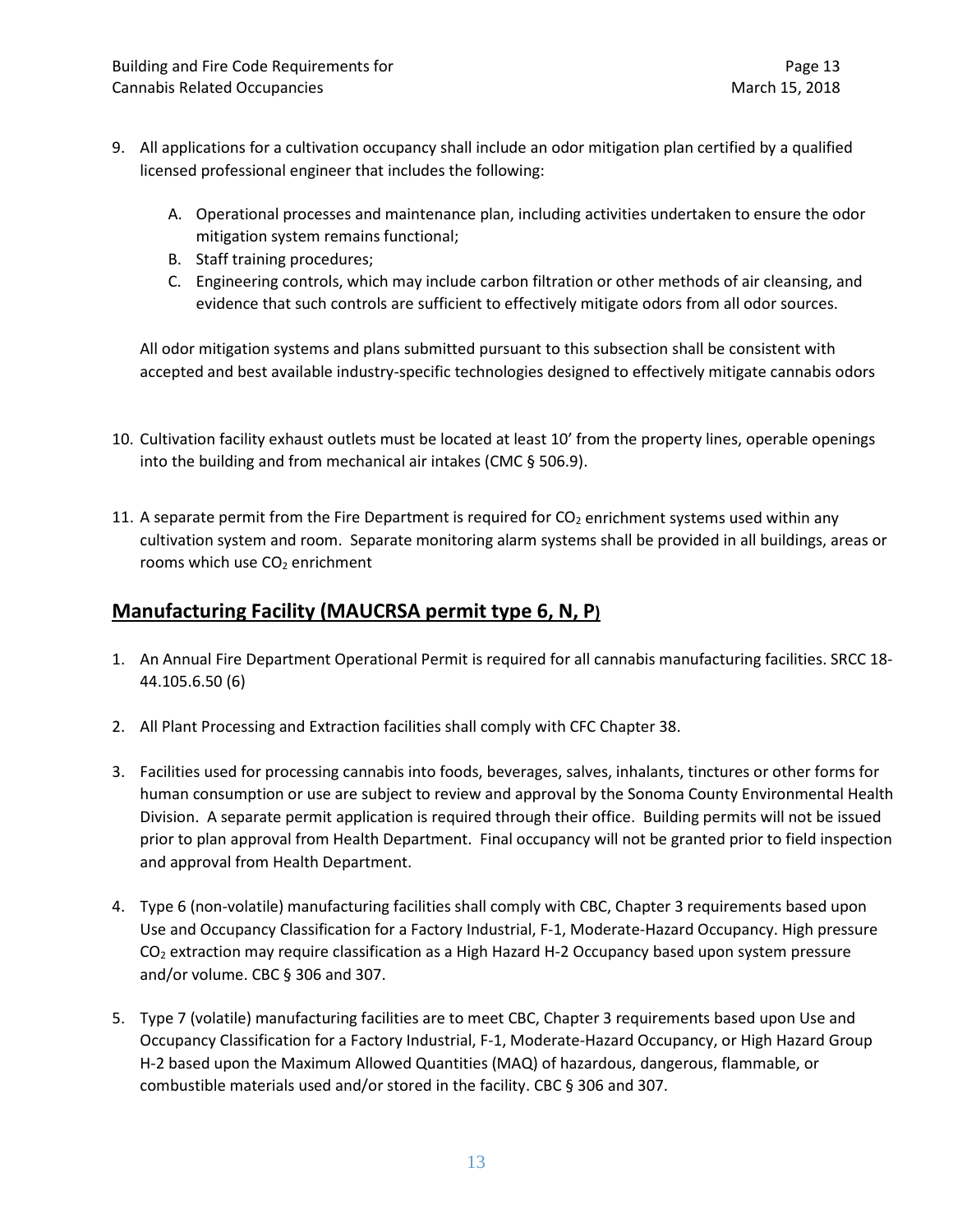- 6. Extraction processes utilizing flammable gasses or flammable cryogenic fluids shall not be located in a building containing a Group A, E, I, or R occupancy. CFC § 3803.2
- 7. Cannabis manufacturing facilities shall submit as a part of their permit application a comprehensive description of the program and all processes proposed for the operation and production at the facility. The documentation shall, as applies, include (but not be limited to) all the following:
	- A. A written narrative that specifies all means, methods, materials, and equipment to be used for extracting, heating, washing, infusing, cooking, baking or otherwise combining, or changing the form of the cannabis plant; all methods and equipment used for testing any cannabis or cannabis product; all methods, materials, and equipment used for processing and packaging the final product; all means, methods, and quantities for storage of raw and processing materials, and final products.
	- B. A description of all toxic, dangerous, hazardous, volatile, flammable, or other materials regulated by the CBC, CFC, or any other federal, state, or local government codes and standards that will be used, stored, processed, or created at the facility; the quantities of such materials used at each location within the facility; and the manner and quantity in which such materials will be stored.
	- C. Material Safety Data Sheets for all proposed toxic, dangerous, hazardous, volatile, or health hazard materials proposed for storage and use within the facility.
- 8. Concentrations of grease, smoke, heat, steam, off-gassing, or products of combustion created when cannabis is manufactured into products including, but not limited to, foods, beverages, salves, inhalants, and tinctures are to be contained as detailed in the CMC §s 506 and 507 (Type I and Type II hoods). Hoods that are utilized for the removal of grease laden vapors shall be protected by a fixed engineered extinguishing system. Contact the Fire Department for verification of requirements.
- 9. Sanitation requirements for facilities used for processing cannabis into foods, beverages, salves, inhalants, and tinctures shall meet the requirements of Sonoma County Environmental Health Department. The following are general guidelines that are to be detailed on the drawings submitted for review:
	- A. Location of hand wash sinks.
	- B. Hand sinks must be conveniently located for employees.
	- C. Hand sinks shall only be used for hand washing (maximum water temperature of 110 degrees is to be maintained through an appropriate mixing valve).
	- D. Sinks used for food or medicine preparation or for washing equipment shall not be used for hand washing.
	- E. How dishes will be washed. CPC § 802.1 requires all food handling and health care related fixtures, devices, and equipment to discharge through indirect waste lines into a floor sink.
	- F. Contact surfaces shall be smooth, free of breaks, open seams, cracks, chips, pits and similar imperfections, free from sharp internal angles, corners, crevices, finishes to have smooth welds and joints.
	- G. Equipment containing bearings and gears shall be designed, constructed, and maintained to ensure that it meets food and health requirements (washing machines are not listed for food or health related preparations).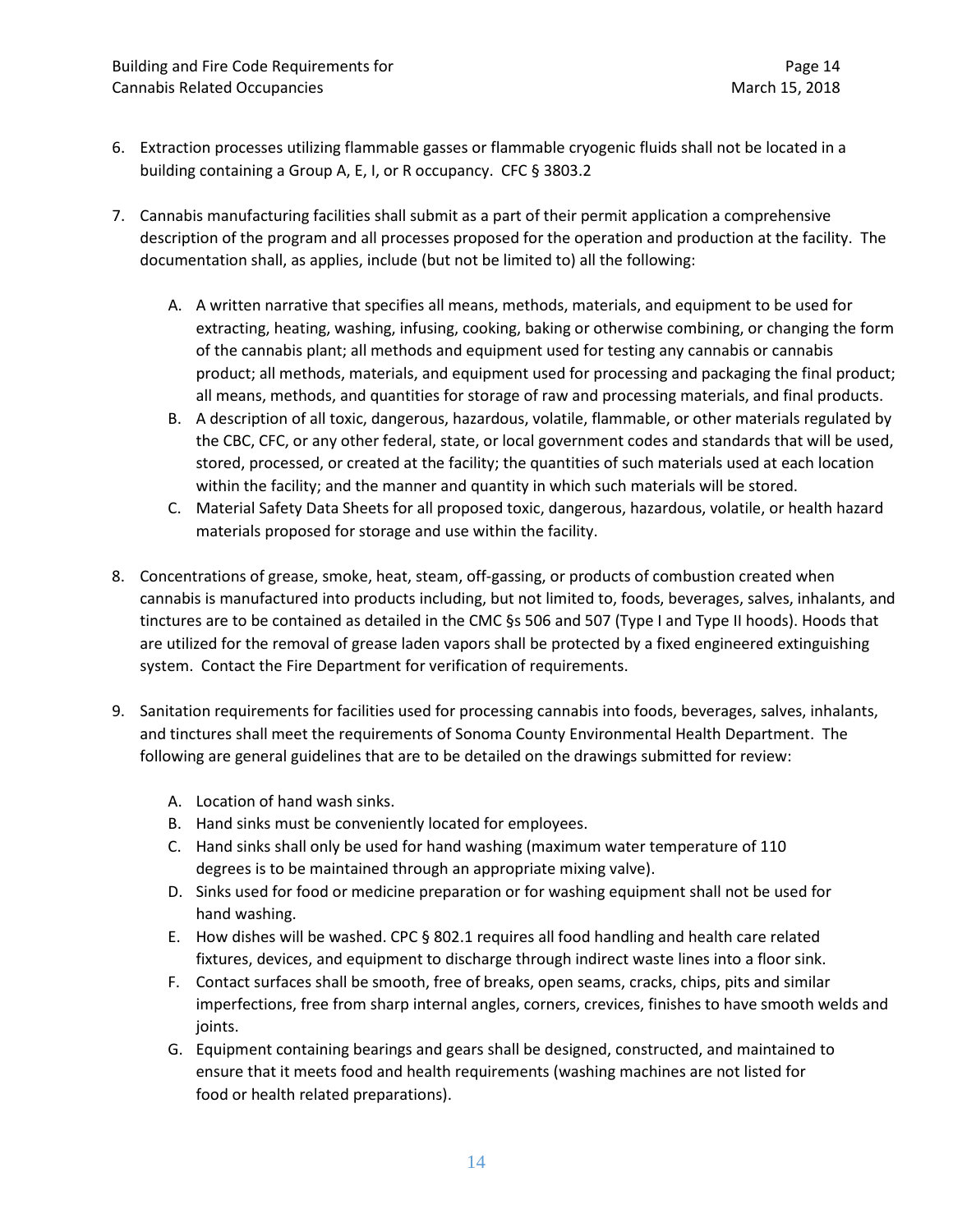- H. All rooms shall have sufficient ventilation to keep them free from excessive heat, steam, condensation, vapors, odors, smoke, and fumes per CMC chapters 4 and 5.
- I. Table or counter mounted equipment shall be installed to facilitate the cleaning of the equipment and adjacent areas by being sealed to the surface or elevated by at least four inches.
- J. Three compartment sinks are required for washing, rinsing, and sanitizing equipment and utensils.
- K. At least one utility or mop sink must be provided.
- L. Garbage and refuse shall be stored in a manner to be inaccessible to insects and rodents.
- M. Floors shall be smooth, durable, nonabsorbent, light colored and maintained in good repair.
- N. Walls and ceilings must be smooth and easily cleanable.
- O. Hazardous materials waste discharge to the sanitary sewer is prohibited.
- 10. Storage, use and handling of compressed gases in compressed gas containers, cylinders, tanks, and systems shall comply with CFC, NFPA Standards, H&SC and CCR, including those gases regulated elsewhere in this code. Partially full compressed gas containers, cylinders or tanks containing residual gases shall be considered as full for the purposes of the controls required.

*\*Compressed gases classified as hazardous materials shall also comply with CFC Chapters 50 and 53 for general requirements and chapters addressing specific hazards, including Chapters 58 (Flammable Gases), 60 (Highly Toxic and Toxic Materials), 63 (Oxidizers, Oxidizing Gases and Oxidizing Cryogenic Fluids) and 41 (Pyrophoric Materials).*

#### **EXTRACTION EQUIPMENT**

- 11. If cannabis plant oil extraction is proposed, provide complete details of the proposed extraction process as a part of the comprehensive narrative description outlined in item # 7 above. Extraction description shall include:
	- A. Types of extraction proposed  $(CO<sub>2</sub>)$ , Butane, Propane, ethanol etc.)
	- B. Number of extraction equipment units proposed
	- C. Manufacturers cut-sheets for all listed equipment
	- D. Description of basic design of non-listed equipment
	- E. Resume of qualifications and experience of proposed independent equipment certification engineer
	- F. Description of proposed exhaust systems
	- G. Description of monitoring and alarm systems
	- H. Description for storage and use of raw and production materials
	- I. MAUCRSA Permit type (Type 6 or 7)
	- J. Description of employee safety program
- 12. Extraction equipment shall be located in an enclosed room fully separated from all other areas of the facility. Multiple extraction units contained in a single room shall comply with all requirements for occupancy type and MAQ quantities allowed for type of extraction proposed. All extraction units contained in a single room shall be of the same type.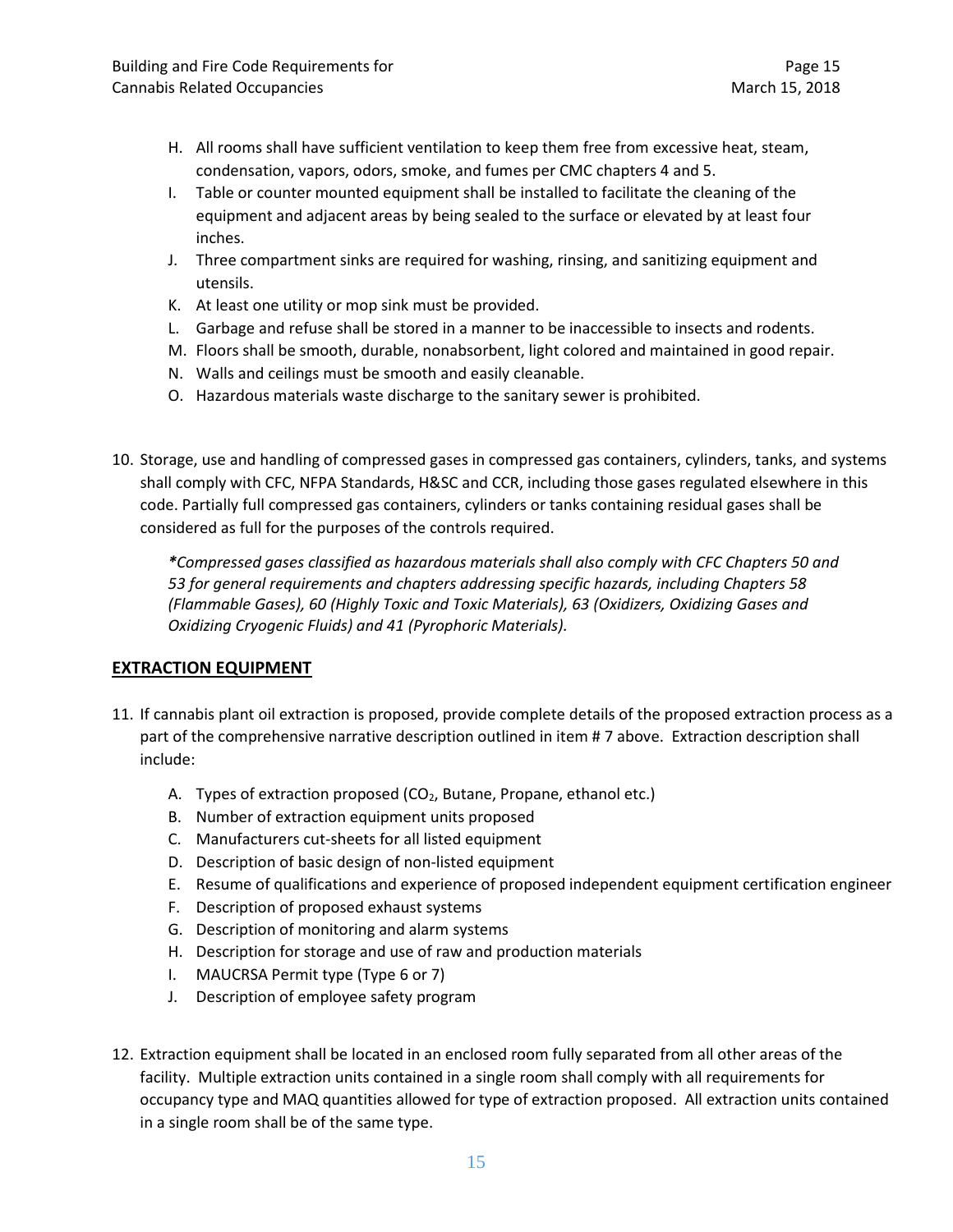- 13. Exit doors from any and all rooms containing extraction equipment shall swing in the direction of egress path of travel.
- 14. A local hydrocarbon, solvent vapor, or CO<sub>2</sub> detection and alarm system consistent with CFC requirements shall be used in all extraction and material storage areas as determined by the Fire Code Official. A separate permit from the Fire Department is required for all detection and alarm systems.
- 15. The use of propane, butane, hexane, or other similar flammable hydrocarbon gasses in open systems is prohibited by Santa Rosa City Code. Closed hydrocarbon systems are approved by permit only after review to confirm that the system is in compliance with the CBC, CFC, and Santa Rosa City Code requirements.
- 16. Closed hydrocarbon system rooms shall include a low level (typically floor level) mechanical exhaust system (minimum 1 CFM/sq. ft. of floor area) or a hazardous exhaust hood or other system listed and rated for exhausting flammable vapors to capture any possible vapor release. Hydrocarbon extraction ventilation and exhaust systems shall be designed by a licensed mechanical engineer.
- 17. Where closed hydrocarbon systems use refrigeration recovery units, the unit must be rated for use with hydrocarbon refrigerants.
- 18.  $CO<sub>2</sub>$  supercritical extraction relief venting shall be piped to the exterior of the building.
- 19. The use of alcohol or other volatile, flammable, combustible solvents in open systems is prohibited by Santa Rosa City Code. Closed solvent systems are approved by permit only after review to confirm that the system is in compliance with the CBC, CFC, and Santa Rosa City Code requirements
- 20. Alcohol or other volatile, flammable, combustible solvent extractions or post production treatment where the liquid is heated, boiled, distilled, or evaporated shall be contained within a closed loop system and shall be consistent with the CFC and Santa Rosa City Code. The proposed solvents (typically alcohol) shall be clearly identified including type, use and storage in the narrative description noted under item # 5 above.
- 21. Rooms containing extraction equipment using volatile, flammable, or combustible materials and areas adjacent to extraction rooms shall include Class 1 Division 2 rated electrical fixtures, equipment, and wiring methods consistent with California Electrical Code Article 500.
- 22. Closed solvent extraction system rooms shall include a mechanical exhaust system (minimum 1 CFM/sq. ft. of floor area) or a hazardous exhaust hood or other system designed for or specifically listed and rated for exhausting flammable and/or volatile vapors to capture any possible vapor release. Solvent extraction ventilation and exhaust systems shall be designed by a licensed mechanical engineer.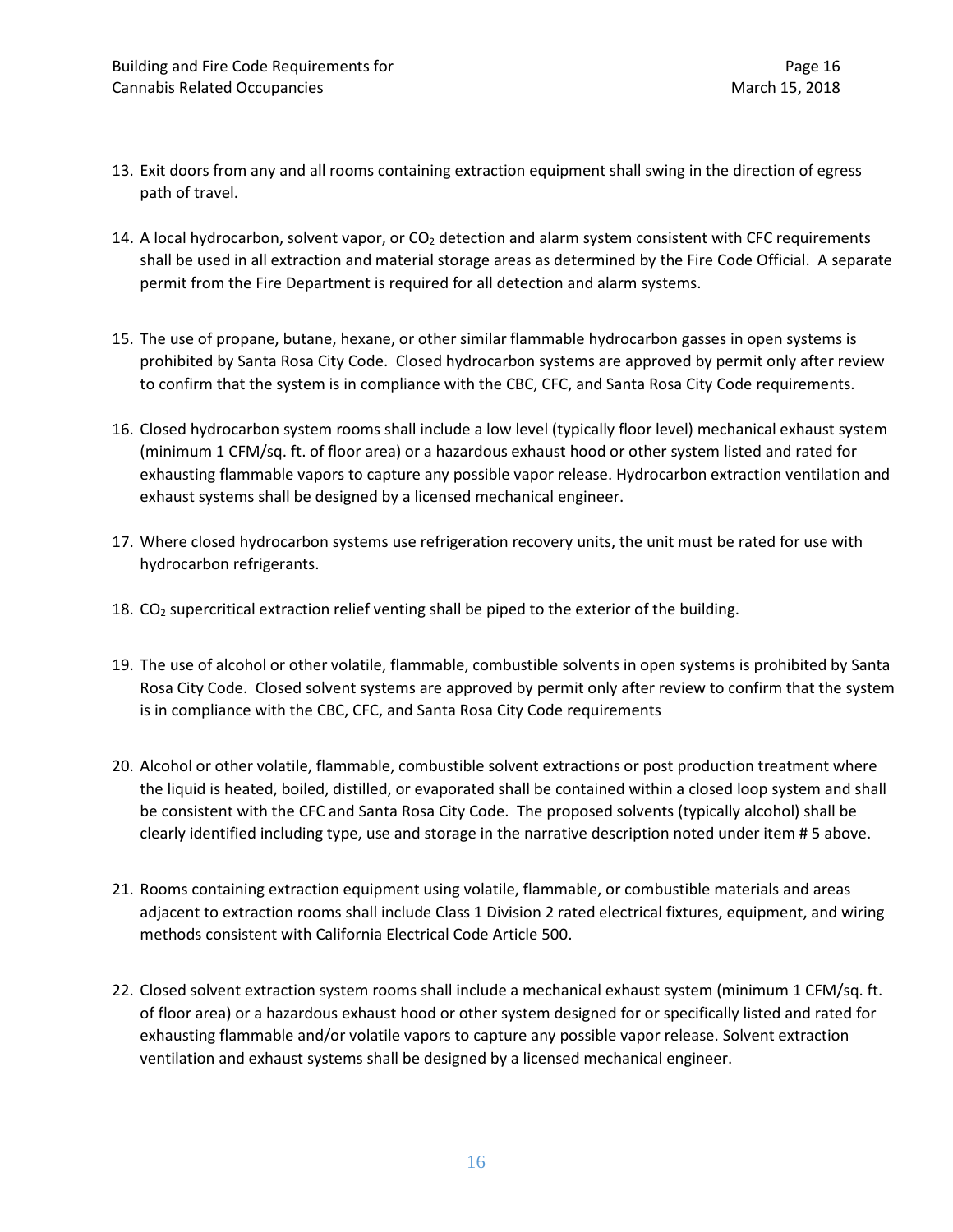- 23. Systems and/or equipment used for extraction shall be listed for the specific use. If the systems and/or equipment is not listed, then the systems and/or equipment shall be reviewed and analyzed by an independent approved California licensed professional engineer. The reviewing engineer shall prepare a technical report based upon analysis of the systems and/or equipment. The report shall be consistent with CFC § 3804.3. The report shall include but not be limited to:
	- 1. Equipment manufacturer information
	- 2. Name and contact information of report author
	- 3. Date of report and revision history
	- 4. Preparers engineering stamp and signature
	- 5. Equipment model number and/or description
	- 6. Description of the design and review methodology
	- 7. Equipment description
	- 8. General flow schematic
	- 9. Pressure vessel analysis
	- 10. Structural analysis of the frame supporting equipment and seismic anchorage of equipment
	- 11. Process safety analysis
	- 12. Comprehensive process analysis
	- 13. Review of assembly instructions, operational and maintenance manuals
	- 14. List of standards and references used in the analysis

Report is to be provided for review by the Building Official and Fire Code Official at the time of building permit submittal. Deferred approval of extraction equipment is not allowed.

- 24. Certification from a California Licensed Engineer confirming field review of the extraction facility and verifying all extraction equipment assembly, installation, and the improvements associated with such equipment are constructed and installed consistent with the approved equipment design and supporting documents. This written certification shall be submitted at final inspection. This certification shall be reviewed and approved by the Building Official and Fire Code Official prior to issuance of occupancy. CFC § 3804.4
- 25. All extraction equipment shall be subject to annual re-certification by a California licensed engineer. A current report shall be maintained on site for review by the Fire Department during the annual inspection of the facility.
- 26. Additions, alterations, or repairs to previously approved extraction equipment shall be reviewed and analyzed by an independent approved California licensed professional engineer consistent with the requirements of CFC § 3804.3. A new and/or revised report outlining all equipment modifications shall be submitted for review and approval by the Building Official and fire Code Official prior to operation of the modified equipment.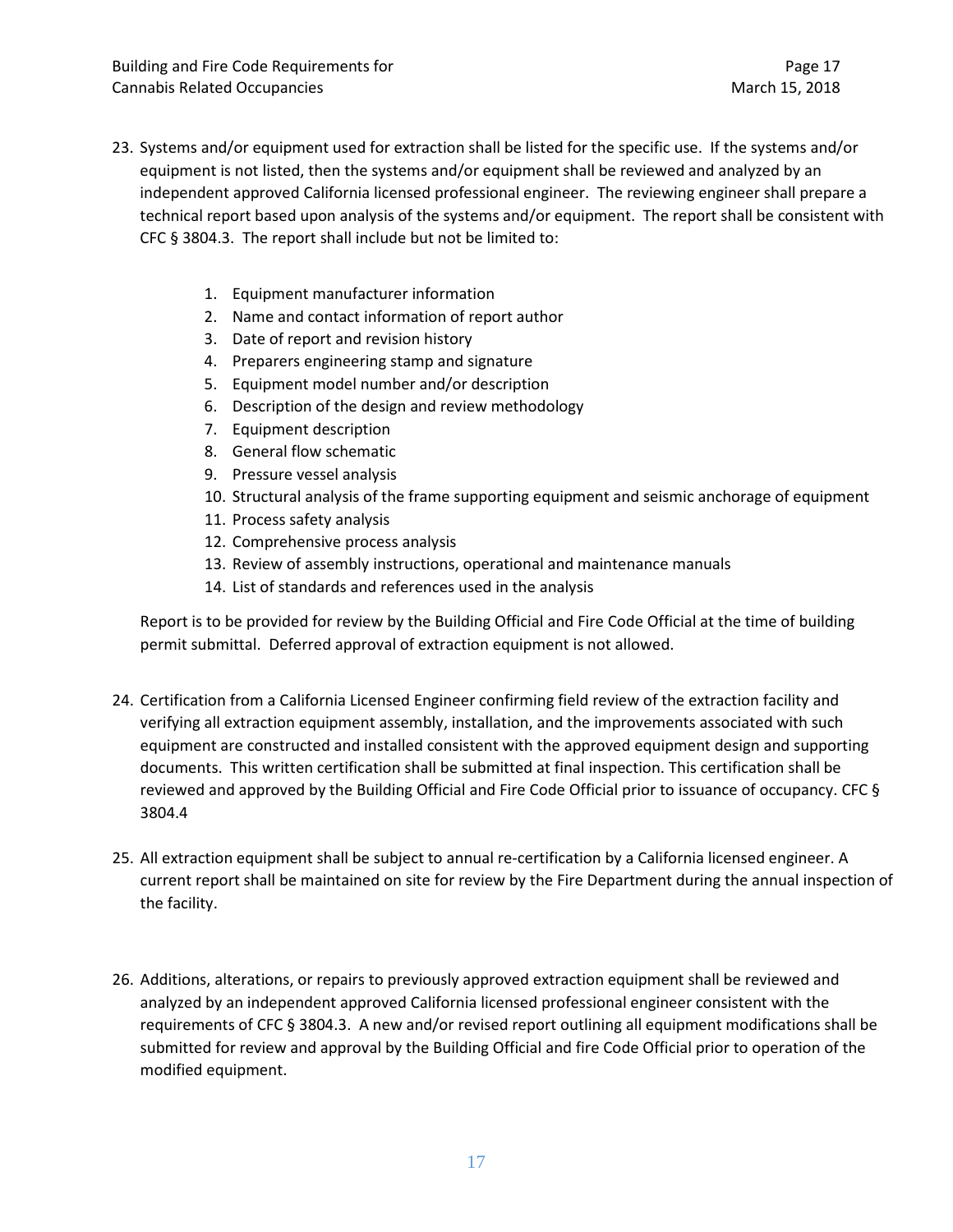## **Testing/Laboratory (MAUCRSA permit type 8)**

- 1. An annual Fire Department Operational Permit is required for all Testing and Laboratory facilities SRCC 18- 44.105.6.50 (6).
- 2. Testing/Laboratory facilities are to meet CBC, Chapter 3 requirements based upon Use and Occupancy Classification for a Business Group, B, Occupancy. CBC § 304.1.
- 3. Exhaust hoods shall meet the requirements of CMC §s 506, 507 and 508.
- 4. Hazardous materials storage, use, handling, and wastes shall be permitted and reported through the Fire Department prior to operation.

## **Retail (MAUCRSA permit type 10)**

- 1. Cannabis Retail facilities are to meet CBC, Chapter 3 requirements based upon Use and Occupancy Classification for a Mercantile Group, M, Occupancy. CBC § 309.1.
- 2. Cannabis consumption areas associated with retail facilities shall meet CBC Chapter 3 requirements based upon use and occupancy classification A-2.
- 3. Retail areas including display cases, checkout counters, credit card readers or point of sale devices shall be accessible to persons with disabilities consistent with the requirements of CBC Chapter 11B.
- 4. Retail facilities where cannabis foods, beverages, salves, inhalants, tinctures, or other forms intended for human consumption or use are sold are subject to review and approval by the Sonoma County Environmental Health Division. A separate permit application is required through their office. Building permit will not be issued prior to plan approval from Health Department. Final occupancy will not be granted prior to field inspection and approval from Health Department.

## **Distribution Facilities (MAUCRSA permit type 11)**

- 1. An annual Fire Department Operational Permit is required for all Distributor facilities. SRCC 18-44.105.6.50 (6).
- 2. Distributor facilities are to meet CBC, Chapter 3 requirements based upon Use and Occupancy Classification for a Storage Group, S, Occupancy. CBC § 311.1.
	- A. Facilities that include storage and distribution of food products in non-combustible containers shall be classified in Occupancy Group S-2 "Low Hazard Storage". CBC § 311.3.
	- B. Facilities that include storage and distribution of all other cannabis packaged and manufactured products shall be classified in Occupancy Group S-1 "Moderate Hazard Storage". CBC § 311.2.